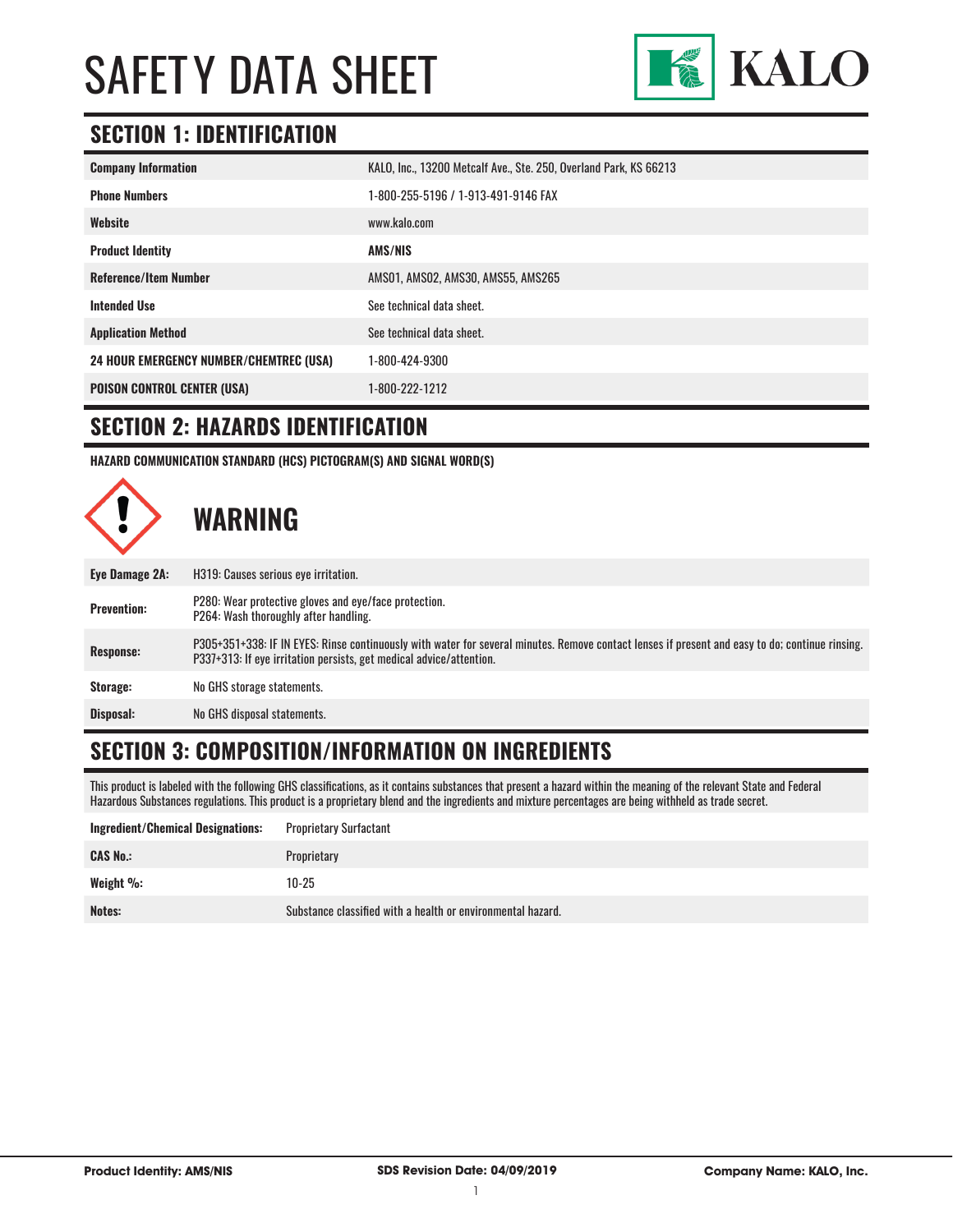

#### **SECTION 4: FIRST AID MEASURES**

#### **[DESCRIPTIONS]**

| General:    | In all cases of doubt, or when symptoms persist, seek medical attention. Never give anything by mouth to an unconscious person.                                                                                                         |
|-------------|-----------------------------------------------------------------------------------------------------------------------------------------------------------------------------------------------------------------------------------------|
| Inhalation: | Remove to fresh air. Keep patient warm and at rest. If breathing is irregular or stopped, give artificial respiration. If unconscious, place in the recovery<br>position and obtain immediate medical attention. Give nothing by mouth. |
| Eyes:       | Irrigate copiously with clean fresh water for at least 10 minutes, holding the eyelids apart and seek medical attention.                                                                                                                |
| Skin:       | Remove contaminated clothing. Wash skin thoroughly with soap and water or use a recognized skin cleanser. Do NOT use solvents or thinners.                                                                                              |
| Ingestion:  | If accidentally swallowed, obtain immediate medical attention. Keep at rest, Do NOT induce vomiting.                                                                                                                                    |
|             | [MOST IMPORTANT SYMPTOMS AND EFFECTS, BOTH ACUTE AND DELAYED]                                                                                                                                                                           |
| Overview:   | No adverse symptoms or effects anticipated under normal handling conditions. See Section 2 for further details.                                                                                                                         |
| Eyes:       | Causes serious eve irritation.                                                                                                                                                                                                          |

# **SECTION 5: FIREFIGHTING MEASURES**

| <b>Extinguishing Media:</b>     | Alcohol resistant foam, CO <sup>2</sup> , powder, or water spray. Do not use water jet.                                                                                                                                                                                                                                                                |
|---------------------------------|--------------------------------------------------------------------------------------------------------------------------------------------------------------------------------------------------------------------------------------------------------------------------------------------------------------------------------------------------------|
| <b>Special Hazards:</b>         | Combustion may yield smoke, carbon monoxide, and other products of incomplete combustion. Oxides of sulfur, nitrogen or phosphorus may<br>also be formed. Never use welding or cutting torches on or near container, even if empty.                                                                                                                    |
| <b>Advice For Firefighters:</b> | Evacuate area. Prevent contamination from run-off of adjacent areas, streams, drinking water and sewers. Do not flush down sewers or other<br>drainage systems. Exposed firefighters must wear standard protective equipment and in enclosed areas self-contained breathing apparatus.<br>Use water-spray to cool fire-exposed surfaces and personnel. |

### **SECTION 6: ACCIDENTAL RELEASE MEASURES**

| <b>Precautions/Procedures:</b>                                         | Keep all sources of ignition away from spill/release. In case of a major spill or spillage in a confined space evacuate the area and<br>check vapor levels.                                                                                                                                                                                                                                                                                                                                                                                                                                                                                                               |
|------------------------------------------------------------------------|---------------------------------------------------------------------------------------------------------------------------------------------------------------------------------------------------------------------------------------------------------------------------------------------------------------------------------------------------------------------------------------------------------------------------------------------------------------------------------------------------------------------------------------------------------------------------------------------------------------------------------------------------------------------------|
| <b>Environmental Precautions:</b>                                      | Do not allow spills to enter drains or water courses.                                                                                                                                                                                                                                                                                                                                                                                                                                                                                                                                                                                                                     |
| <b>Methods and Material For</b><br><b>Containment and Cleaning Up:</b> | Ventilate the area and avoid breathing vapors. Take the personal protective measures listed in Section 8. Contain and absorb spillage<br>with non-combustible materials (e.g. sand/earth/vermiculite). Place in closed containers outside buildings and dispose of according<br>to the Waste Regulations (see Section 13). Clean, preferably with a detergent. Do not use solvents. Do not allow spills to enter drains<br>or water courses. If drains, sewers, streams or lakes are contaminated, inform the local water company immediately. In the case of<br>contamination of rivers, streams, or lakes, the Environmental Protection Agency should also be informed. |

#### **SECTION 7: HANDLING AND STORAGE**

| <b>Precautions For Safe Handling:</b> | Do not get in eyes, on skin, or on clothing. Do not breathe vapors or mists. Keep container closed. Use only with adequate<br>ventilation. Use good personal hygiene practices. Wash hands before eating, drinking, smoking. Remove contaminated clothing<br>and wash before reuse. Destroy contaminated belts and shoes and other items that cannot be decontaminated. Have evewash<br>accessible to use in handling area. See Section 2 for further details. |
|---------------------------------------|----------------------------------------------------------------------------------------------------------------------------------------------------------------------------------------------------------------------------------------------------------------------------------------------------------------------------------------------------------------------------------------------------------------------------------------------------------------|
| <b>Conditions For Safe Storage:</b>   | Store in tightly closed containers in dry, well-ventilated area, away from excessive heat and incompatibles.<br>See Section 2 for further details.                                                                                                                                                                                                                                                                                                             |
| <b>Incompatible Materials:</b>        | Oxidizing agents.                                                                                                                                                                                                                                                                                                                                                                                                                                              |
| <b>Specific End Use(s):</b>           | See technical data sheet.                                                                                                                                                                                                                                                                                                                                                                                                                                      |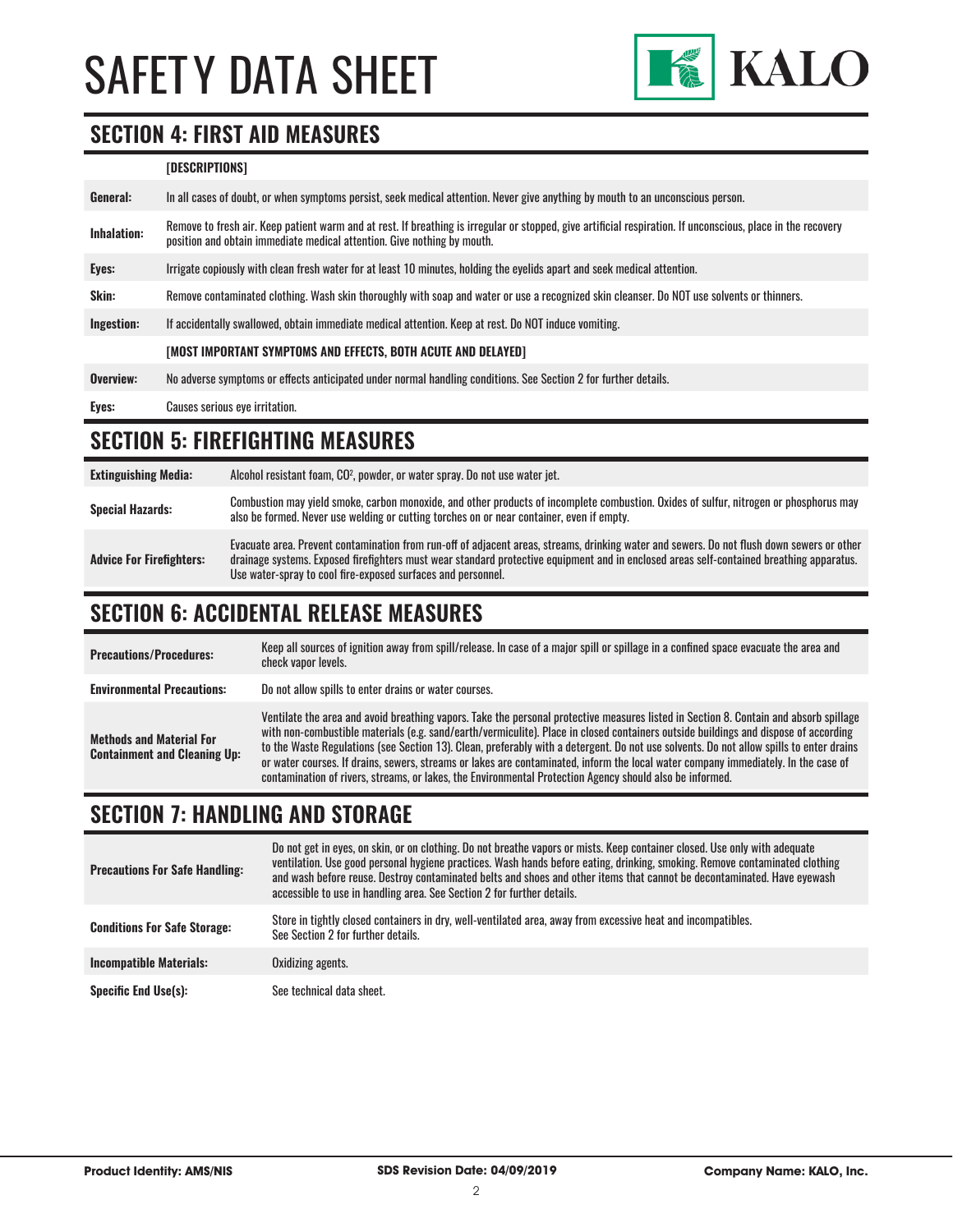

# **SECTION 8: EXPOSURE CONTROLS/PERSONAL PROTECTION**

| <b>Exposure Data:</b>        | This product contains no ingredients, at greater than 0.1%, with established limits for exposure under OSHA, ACGIH and/or NIOSH.                                                                                                                                                                                                       |                               |               |                                                                       |
|------------------------------|----------------------------------------------------------------------------------------------------------------------------------------------------------------------------------------------------------------------------------------------------------------------------------------------------------------------------------------|-------------------------------|---------------|-----------------------------------------------------------------------|
|                              | <b>CAS No.</b>                                                                                                                                                                                                                                                                                                                         | Ingredient                    | <b>Source</b> | Value                                                                 |
|                              |                                                                                                                                                                                                                                                                                                                                        | <b>Proprietary Surfactant</b> | <b>OSHA</b>   | No Established Limit                                                  |
|                              | Proprietary                                                                                                                                                                                                                                                                                                                            |                               | ACGIH         | No Established Limit                                                  |
|                              |                                                                                                                                                                                                                                                                                                                                        |                               | <b>NIOSH</b>  | No Established Limit                                                  |
| <b>Carcinogen Data:</b>      | This product contains no ingredients, at greater than 0.1%, that are suspected of being or known to be a carcinogen under OSHA, NTP or IARC.                                                                                                                                                                                           |                               |               |                                                                       |
|                              | <b>CAS No.</b>                                                                                                                                                                                                                                                                                                                         | Ingredient                    | <b>Source</b> | Value                                                                 |
|                              |                                                                                                                                                                                                                                                                                                                                        | <b>Proprietary Surfactant</b> | <b>OSHA</b>   | Select Carcinogen: No                                                 |
|                              | Proprietary                                                                                                                                                                                                                                                                                                                            |                               | <b>NTP</b>    | Known: No / Suspected: No                                             |
|                              |                                                                                                                                                                                                                                                                                                                                        |                               | <b>IARC</b>   | Group 1: No / Group 2a: No / Group 2b: No / Group 3: No / Group 4: No |
|                              | <b>[EXPOSURE CONTROLS]</b>                                                                                                                                                                                                                                                                                                             |                               |               |                                                                       |
| <b>Respiratory:</b>          | If workers are exposed to concentrations above the exposure limit, they must use the appropriate certified respirators.                                                                                                                                                                                                                |                               |               |                                                                       |
| Eyes:                        | Wear safety eyewear (e.g. safety spectacles/goggles/visors) to protect against the splash of liquids.                                                                                                                                                                                                                                  |                               |               |                                                                       |
| Skin:                        | Overalls, which cover the body, arms, and legs, should be worn. Skin should not be exposed. All parts of the body should be washed after contact.                                                                                                                                                                                      |                               |               |                                                                       |
| <b>Engineering Controls:</b> | Provide adequate ventilation. Where reasonably practicable, this should be achieved by the use of local exhaust ventilation and good general<br>extraction. If these are not sufficient to maintain concentrations of particulates, and any vapor below occupational exposure limits, suitable<br>respiratory protection must be worn. |                               |               |                                                                       |

**Other Work Practices:** See technical data sheet.

# **SECTION 9: PHYSICAL AND CHEMICAL PROPERTIES**

| Appearance:                                       | <b>Clear Pale Yellow Liquid</b>      |
|---------------------------------------------------|--------------------------------------|
| Odor:                                             | Mild                                 |
| <b>Odor Threshold:</b>                            | <b>Not Measured</b>                  |
| pH:                                               | 6.75-7.75 (1% aqueous solution)      |
| <b>Specific Gravity:</b>                          | 1.21 @ 20°C                          |
| <b>Flashpoint:</b>                                | >200°F (>93°C) SETA FLASH Closed Cup |
| <b>Solubility in Water:</b>                       | <b>Not Measured</b>                  |
| Viscosity (cSt):                                  | <b>Not Measured</b>                  |
| $VOC\%$ :                                         | <b>Not Measured</b>                  |
| <b>Vapor Pressure (Pa):</b>                       | <b>Not Measured</b>                  |
| <b>Vapor Density:</b>                             | <b>Not Measured</b>                  |
| <b>Melting/Freezing Points:</b>                   | <b>Not Measured</b>                  |
| Initial Boiling Point/Range (OF/OC):              | <b>Not Measured</b>                  |
| <b>Flammability (Solid, Gas):</b>                 | <b>Not Measured</b>                  |
| <b>Upper Flammability/Explosive Limits:</b>       | <b>Not Measured</b>                  |
| Lower Flammability/Explosive Limits:              | <b>Not Measured</b>                  |
| <b>Decomposition Temperature:</b>                 | <b>Not Measured</b>                  |
| <b>Auto-Ignition Temperature:</b>                 | <b>Not Measured</b>                  |
| Partition Co-Efficient n-octanol/water (Log Kow): | <b>Not Measured</b>                  |
| <b>Evaporation Rate (Ether=1):</b>                | <b>Not Measured</b>                  |
| Other:                                            | No other relevant information.       |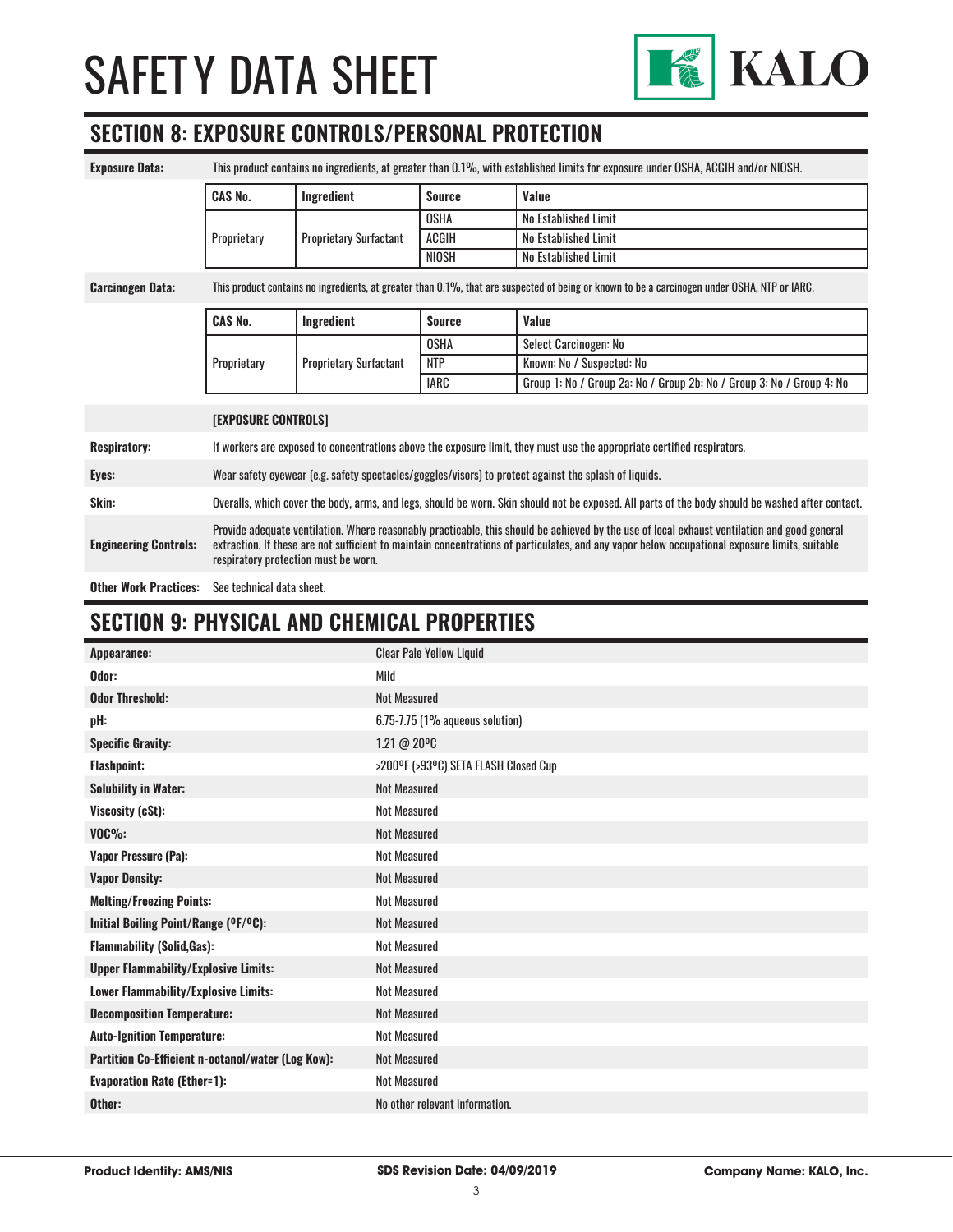

# **SECTION 10: STABILITY AND REACTIVITY**

| <b>Reactivity:</b>                       | Not chemically reactive.                                                                                |
|------------------------------------------|---------------------------------------------------------------------------------------------------------|
| <b>Chemical Stability:</b>               | Stable under normal ambient and anticipated conditions of use.                                          |
| <b>Hazardous Reactions:</b>              | Hazardous reactions not anticipated.                                                                    |
| <b>Conditions To Avoid:</b>              | Extended exposure to high temperatures can cause decomposition. Avoid all possible sources of ignition. |
| <b>Incompatible Materials:</b>           | Oxidizing agents.                                                                                       |
| <b>Hazardous Decomposition Products:</b> | Not anticipated under normal conditions of use.                                                         |

# **SECTION 11: TOXICOLOGICAL INFORMATION**

|                                                                   | [ACUTE TOXICITY ESTIMATE]             |                          |
|-------------------------------------------------------------------|---------------------------------------|--------------------------|
| Ingredients:                                                      | <b>Proprietary Surfactant</b>         |                          |
| Oral LD50mg/kg:                                                   | >2,000.00                             |                          |
| Skin LD50mg/kg:                                                   | >2,000.00                             |                          |
| Inhalation Vapor LC50mg/L/4hr:                                    | >20.00                                |                          |
| Inhalation Dust/Mist LC50mg/L/4hr:                                | >11.00                                |                          |
| <b>ITEM</b>                                                       | <b>HAZARD</b>                         | <b>CATEGORY</b>          |
| <b>Acute Toxicity (mouth):</b>                                    | Not Applicable                        | $\overline{\phantom{a}}$ |
| <b>Acute Toxicity (skin):</b>                                     | Not Applicable                        | $\overline{\phantom{a}}$ |
| <b>Acute Toxicity (inhalation):</b>                               | Not Applicable                        | $\overline{\phantom{a}}$ |
| <b>Skin Corrosion/Irritation:</b>                                 | Not Applicable                        | $\overline{\phantom{a}}$ |
| <b>Eye Damage/Irritation:</b>                                     | <b>Causes serious eye irritation.</b> | $\overline{2}$           |
| <b>Sensitization (respiratory):</b>                               | Not Applicable                        | $\overline{\phantom{a}}$ |
| <b>Sensitization (skin):</b>                                      | Not Applicable                        | $\overline{\phantom{a}}$ |
| <b>Germ Toxicity:</b>                                             | Not Applicable                        | --                       |
| <b>Carcinogenicity:</b>                                           | Not Applicable                        | $\overline{\phantom{a}}$ |
| <b>Reproductive Toxicity:</b>                                     | Not Applicable                        | $\overline{\phantom{a}}$ |
| Specific Target Organ Systemic Toxicity-Single Exposure:          | Not Applicable                        | $\overline{\phantom{a}}$ |
| <b>Specific Target Organ Systemic Toxicity-Repeated Exposure:</b> | Not Applicable                        | --                       |
| <b>Aspiration Hazard:</b>                                         | Not Applicable                        | $\overline{\phantom{a}}$ |

# **SECTION 12: ECOLOGICAL INFORMATION**

| Toxicity:                              | Ecotoxicity studies have not been conducted on this preparation. |
|----------------------------------------|------------------------------------------------------------------|
| <b>Persistence and Degradability:</b>  | There is no data available on the preparation itself.            |
| <b>Bioaccumulative Potential:</b>      | Not measured.                                                    |
| <b>Mobility In Soil:</b>               | No data available.                                               |
| <b>Results of PBT and vPvB Assess:</b> | This product contains no PBT/vPvB chemicals.                     |
| <b>Other Adverse Effects:</b>          | No data available.                                               |